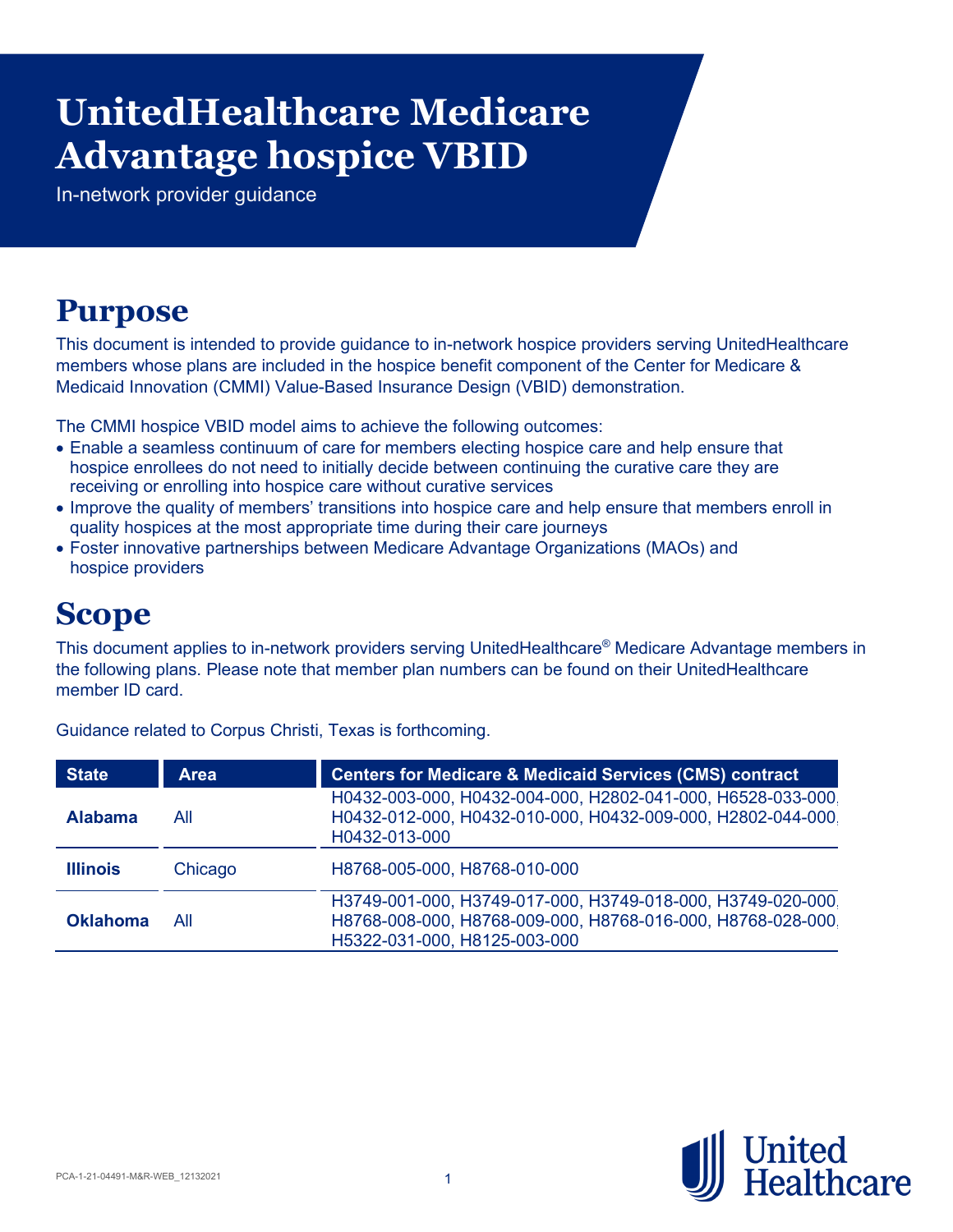# **Table of contents**

| Referring UnitedHealthcare members to a UnitedHealthcare palliative care program 5 |  |
|------------------------------------------------------------------------------------|--|
|                                                                                    |  |
|                                                                                    |  |
|                                                                                    |  |
|                                                                                    |  |
| Hospice VBID model benefits for members choosing an in-network provider7           |  |
|                                                                                    |  |
|                                                                                    |  |
|                                                                                    |  |
|                                                                                    |  |
|                                                                                    |  |
|                                                                                    |  |
|                                                                                    |  |
|                                                                                    |  |
|                                                                                    |  |
|                                                                                    |  |
|                                                                                    |  |
|                                                                                    |  |
|                                                                                    |  |
|                                                                                    |  |
|                                                                                    |  |
|                                                                                    |  |
|                                                                                    |  |
|                                                                                    |  |
|                                                                                    |  |
|                                                                                    |  |
|                                                                                    |  |
|                                                                                    |  |
|                                                                                    |  |
|                                                                                    |  |
|                                                                                    |  |

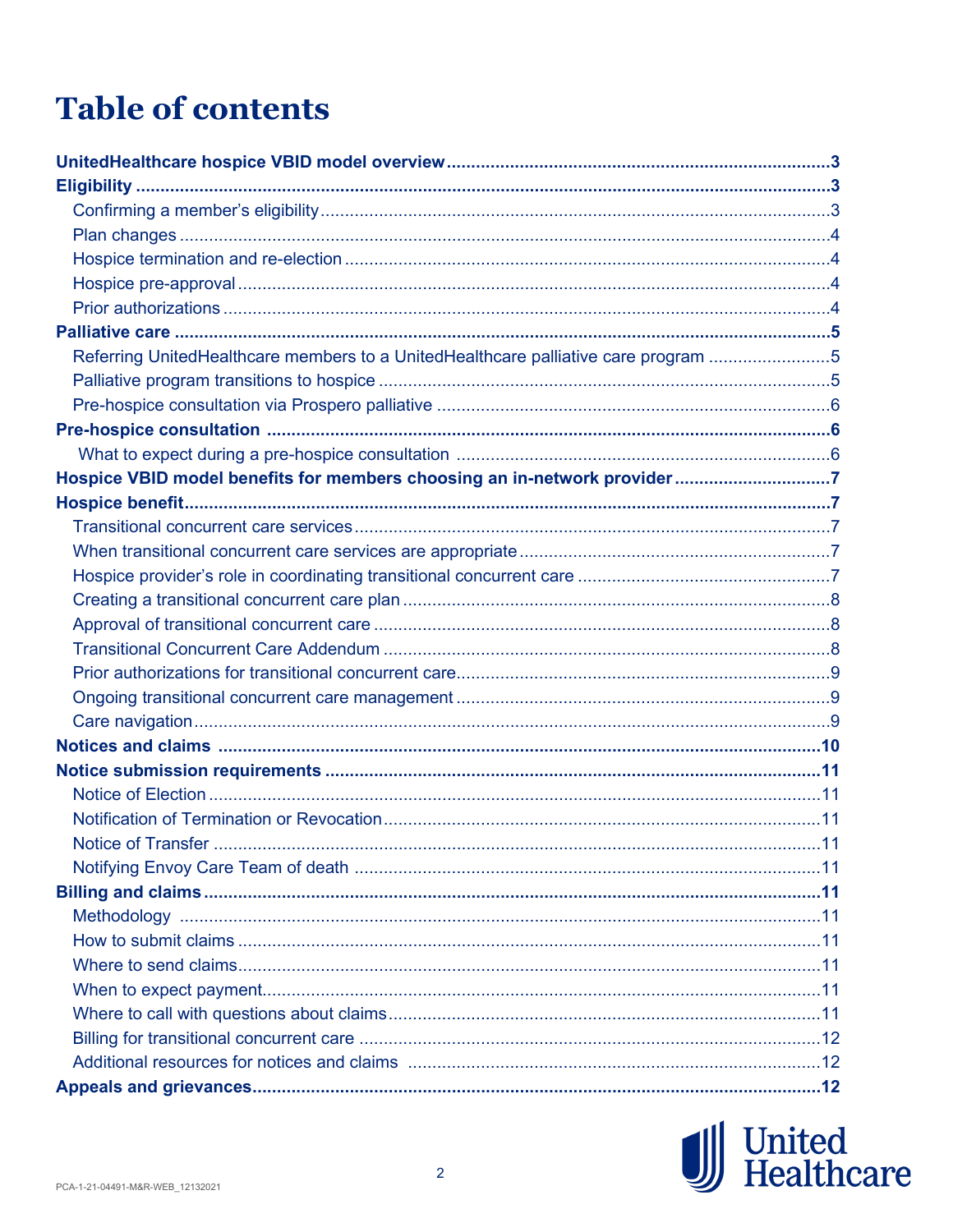# **UnitedHealthcare hospice VBID model overview**

Starting Jan. 1, 2022, the [hospice benefit component](https://innovation.cms.gov/innovation-models/vbid-hospice-benefit-overview) of the Center for Medicare & Medicaid Innovation (CMMI) Value-Based Insurance Design (VBID) model will change the UnitedHealthcare Medicare Advantage member's benefits and how hospice services are billed in certain states. The hospice VBID demonstration tests a hospice "carve-in" model that shifts risk and responsibility for hospice care from the Centers for Medicare & Medicaid Services (CMS) to Medicare Advantage Organizations (MAOs). Under the model, hospices will continue to provide the services that CMS classifies as being covered in the hospice per diem payment.

Under the hospice VBID model, in states and jurisdictions where UnitedHealthcare has been approved to offer such benefits, UnitedHealthcare will be responsible for coverage and payment of all hospice-related services for UnitedHealthcare Medicare Advantage members that were formerly covered by Original Medicare. Members will remain enrolled in UnitedHealthcare Medicare Advantage while receiving hospice services.

The hospice VBID model aims to ease care transitions, improve quality and timely access to the hospice benefit, and remove barriers to both palliative and hospice care so that members may choose hospice at a more appropriate time in their care journey. Under this model, UnitedHealthcare will offer additional services that may not be currently included in the Original Medicare coverage for hospice. When a member elects to enroll in an in-network hospice, additional benefits such as transitional concurrent care (i.e., transitional curative services) and continued care navigation will be available to them — these benefits are not available if a member elects hospice with an out-of-network provider. The hospice VBID model focuses on creating a more seamless transition into end-of-life care through improved continuity and transitional care for our members during their Medicare Advantage experience.

# **Eligibility**

## **Confirming a member's eligibility**

Before Jan. 1, 2022, and for plans outside the VBID model, when a Medicare Advantage plan member elects to enter hospice, Original Medicare is financially responsible for most Medicare-covered services. UnitedHealthcare is financially responsible for some services unrelated to the terminal illness.

Beginning Jan. 1, 2022, when an eligible member of one of the following UnitedHealthcare Medicare Advantage plans elects to enter hospice, UnitedHealthcare will be financially responsible for hospice services.

| <b>State</b>    | <b>Area</b> | <b>Centers for Medicare &amp; Medicaid Services (CMS) contract</b>                                                                                           |
|-----------------|-------------|--------------------------------------------------------------------------------------------------------------------------------------------------------------|
| <b>Alabama</b>  | All         | H0432-003-000, H0432-004-000, H2802-041-000, H6528-033-<br>000, H0432-012-000, H0432-010-000, H0432-009-000, H2802-<br>044-000, H0432-013-000                |
| <b>Illinois</b> | Chicago     | H8768-005-000, H8768-010-000                                                                                                                                 |
| <b>Oklahoma</b> | All         | H3749-001-000, H3749-017-000, H3749-018-000, H3749-020-<br>000, H8768-008-000, H8768-009-000, H8768-016-000, H8768-<br>028-000, H5322-031-000, H8125-003-000 |

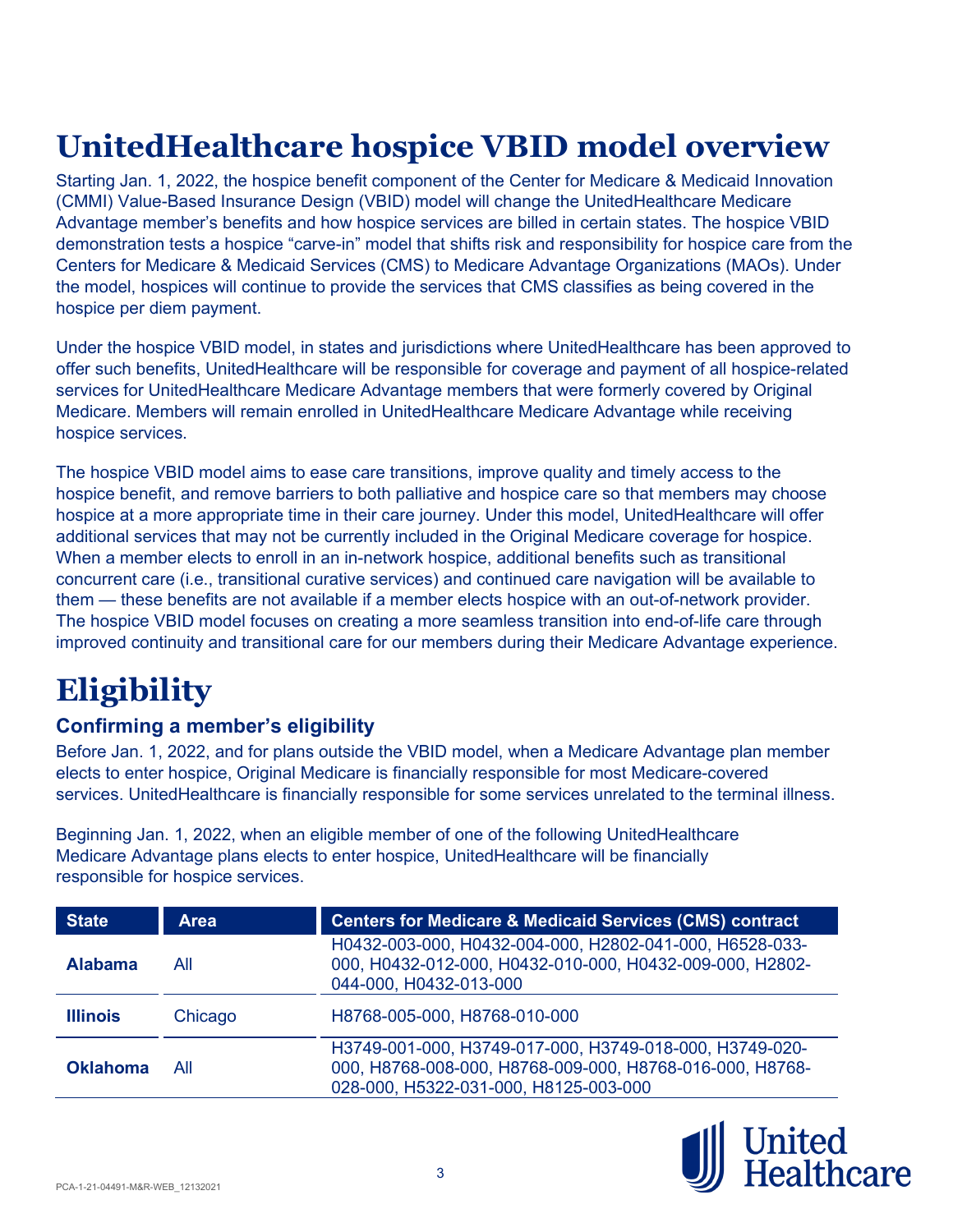The presence of a contract number that matches a contract listed above does not mean that the member is still active in the plan. Eligibility still needs to be confirmed real time.

Hospice providers can confirm member eligibility real time by checking a member's plan through the HIPAA Eligibility Transaction System (HETS) through CMS or by signing in at **UHCprovider.com/eligibility.**

HIPAA Eligibility [Transaction System \(HETS\) | CMS](https://www.cms.gov/Research-Statistics-Data-and-Systems/CMS-Information-Technology/HETSHelp)

#### **Plan changes**

If a member who is in an active hospice election chooses to switch to another participating plan, the hospice benefit coverage will remain. However, if the member chooses to "opt out" of the MAO plan to Original Medicare (i.e., special enrollment periods) or move into a non-participating plan, then the original plan will cover hospice and hospice-related services through the end of the month.

Hospice providers should regularly review patients' coverage for continual awareness of the benefits associated with their plan and to remain aware of any plan changes.

### **Hospice termination and re-election**

Claims for members enrolled in hospice on or before Dec. 31, 2021, will continue to be paid by Original Medicare if the member's hospice election remains active. Claims should continue to be sent only to the Medicare Administrative Contractor (MAC).

Payment will be covered by UnitedHealthcare for eligible services. Only members who elect hospice on or after Jan. 1, 2022, will be included in the model.

If a member revokes their hospice election and subsequently elects hospice on or after Jan. 1, 2022, they will be included in this model, and both notices and claims should be sent to both the MAC and UnitedHealthcare.

#### **Hospice pre-approval**

UnitedHealthcare does not require members to receive pre-approval for hospice care. UnitedHealthcare coverage of hospice services is not conditioned on a member receiving pre-approval for hospice services. In accordance with 42 CFR § 418.22, hospice providers will continue to obtain certification of terminal illness.

#### **Prior authorizations**

Prior authorizations for hospice services are not required from participating Medicare Advantage plans.

Information on authorizations for transitional concurrent care services is outlined in detail in the following section, "Transitional concurrent care services."

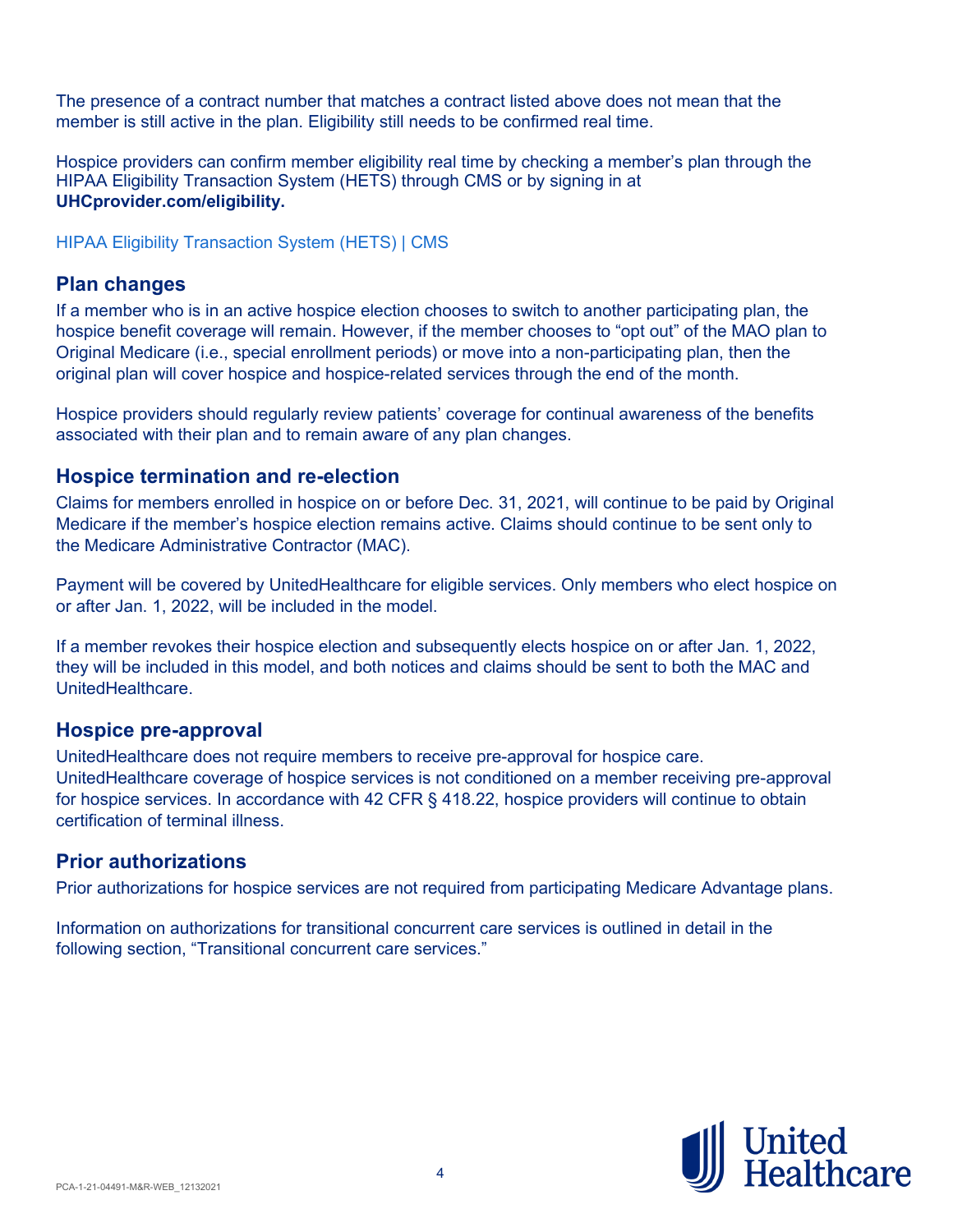# **Palliative care**

Today, and in 2022, UnitedHealthcare offers qualifying members home-based palliative care services through Prospero Health. The program is available to members with advanced illness who have begun a process of progressive and significant decline. It is meant to help bridge gaps for those who are not ready or clinically appropriate for a hospice level of care but need additional supportive services. The interdisciplinary care team co-manages directly with the member's primary care provider (PCP) and specialists to manage pain, symptom relief and clinical interventions.

Unlike the Medicare hospice benefit, palliative care does not have a prognosis restriction and may be provided together with curative treatment at any state of a serious illness.

The goal of palliative care is to improve quality of life for those living with serious illness and their families and caregivers by providing specialized medical care, support and relief from the symptoms and stress of a serious illness, while allowing the necessary space and time for enrollees to understand their care choices and decide on a plan of care that best reflects their needs and wishes.

In addition to the benefits that are currently covered by MAOs today, participating VBID plans must also include palliative care and a strategy for advanced care planning, both of which CMS sees as paths to improving end-of-life care. The VBID model requires that UnitedHealthcare has a strategy for engaging members in non-hospice palliative care services. The UnitedHealthcare strategy includes continuing to work with Prospero to provide home-based palliative care services for qualified members.

#### **Referring UnitedHealthcare members to a UnitedHealthcare palliative care program**

If it is determined that a member is not ready for hospice care, they may be a candidate for a UnitedHealthcare palliative care program.

For VBID plan members in Alabama, Illinois (Chicago) and Oklahoma, referring physicians or hospice agencies are to send the referral and patient's demographic information to Prospero via the following methods:

- **Email:** [referrals@prospero-health.com](mailto:referrals@prospero-health.com)
- **Phone:** 888-608-0499
- **Fax:** 866-893-6646

#### **Palliative program transitions to hospice**

While Prospero co-manages with the patients' PCPs, they do have the capability to act as the PCP for those patients who do not have one. Prospero's comprehensive care is provided through an interdisciplinary team of physicians (board certified in internal medicine, geriatrics, palliative care and/or hospice), nurse practitioners, nurses and social workers.

The Prospero team is available to patients, families and providers 24/7 for any needs. Additionally, Prospero partners with other medical providers and specialty physicians and community providers to coordinate all aspects of care to help ensure patients and caregivers are supported where they are most comfortable — at home.

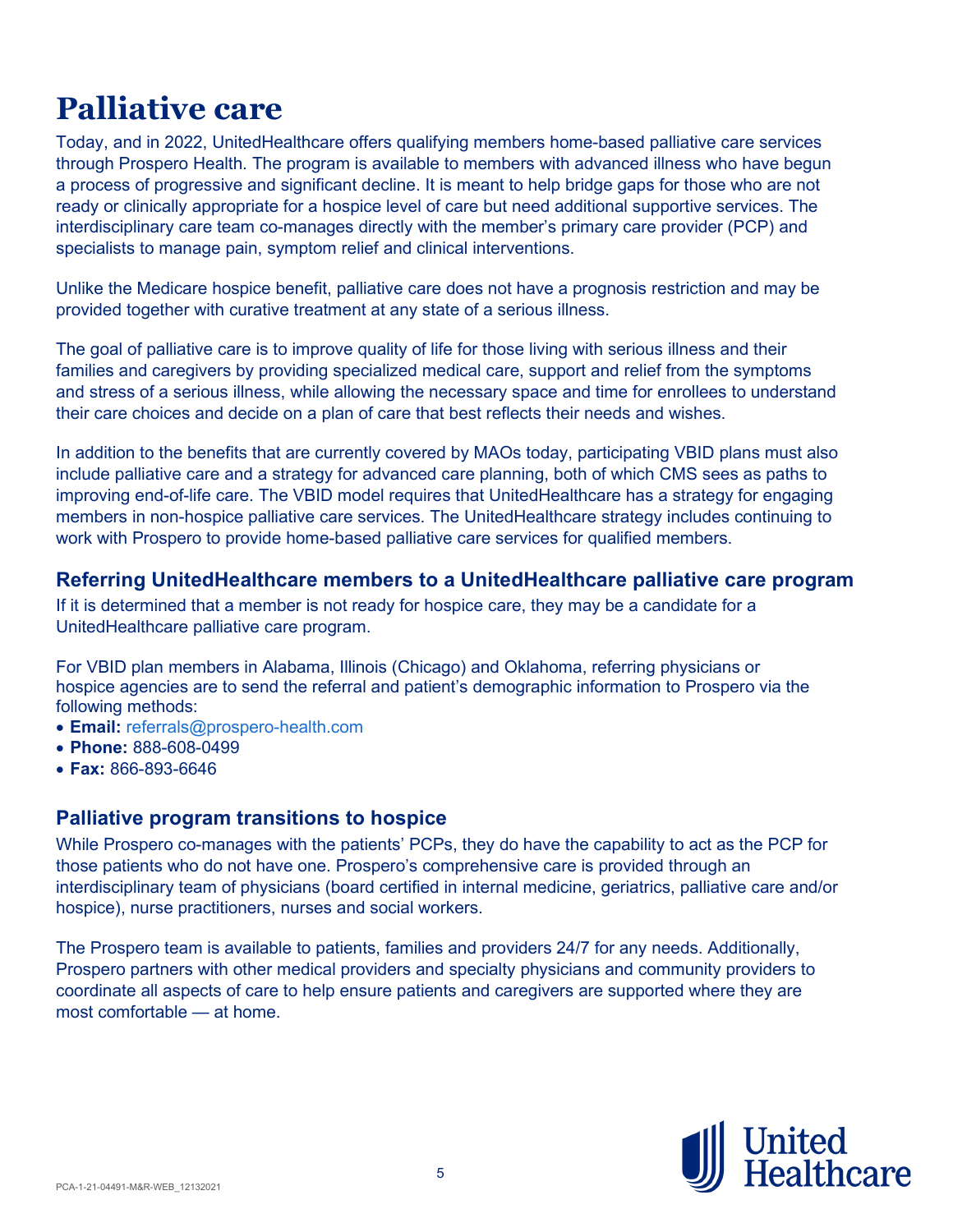Prospero will provide continual support to patients across the informational, referral and enrollment processes as patients and their families consider if hospice care is the right choice. Prospero will educate patients about their in- and out-of-network provider options and also coordinate with the patient upon selecting and confirming the curative care services that will be included in their transitional concurrent care plan (if the member utilizes this benefit).

### **Pre-hospice consultation via Prospero palliative**

A pre-hospice consultation is designed to assist members and/or caregivers by providing information and education on end-of-life care options, including hospice. A pre-hospice consultation is an **optional** benefit available 24/7 to **all** members in participating plans. Members receiving Prospero medical services also have the option of receiving the pre-hospice consultation as part of their service offering.

Prospero members can receive a pre-hospice consultation by reaching out directly to their Prospero care provider. Or, to be connected to a member of the UnitedHealthcare pre-hospice consult team at Envoy Care Advocates, a member can call the number on the back of their insurance card, or call the pre-hospice consultation team directly at 833-753-2970.

# **Pre-hospice consultation**

#### **What to expect during a pre-hospice consultation**

The pre-hospice consultation is an **optional** benefit available 24/7 to **all** members in participating plans, at a \$0 cost share regardless of if they are receiving Prospero palliative medical services. All members can access the UnitedHealthcare pre-hospice consult team (Envoy Care Advocates) by calling the number on the back of their insurance card, or by calling the pre-hospice consultation team directly at 833-753-2970.

Pre-hospice consultations will include topics such as:

- General overview of hospice
- Available services through hospice
- Hospice enrollment process
- Collaboration with patient's PCP
- Information about in- and out-of-network hospice providers and options
- Value of in-network hospice providers, including:
	- − Quality
	- − Transitional concurrent care

The value of the UnitedHealthcare hospice network will be emphasized during the consultation, and members will be informed that transitional concurrent care services are only available when they choose an in-network hospice.

The member owns the decision to elect hospice, as well as the hospice selection. UnitedHealthcare, nor the hospice can make or change the member's hospice election.

Additional information about the voluntary pre-hospice consultation can be found within the CMMI RFA and Technical and Operational Guideline documents at [innovation.cms.gov/innovation-models/vbid.](https://innovation.cms.gov/innovation-models/vbid)

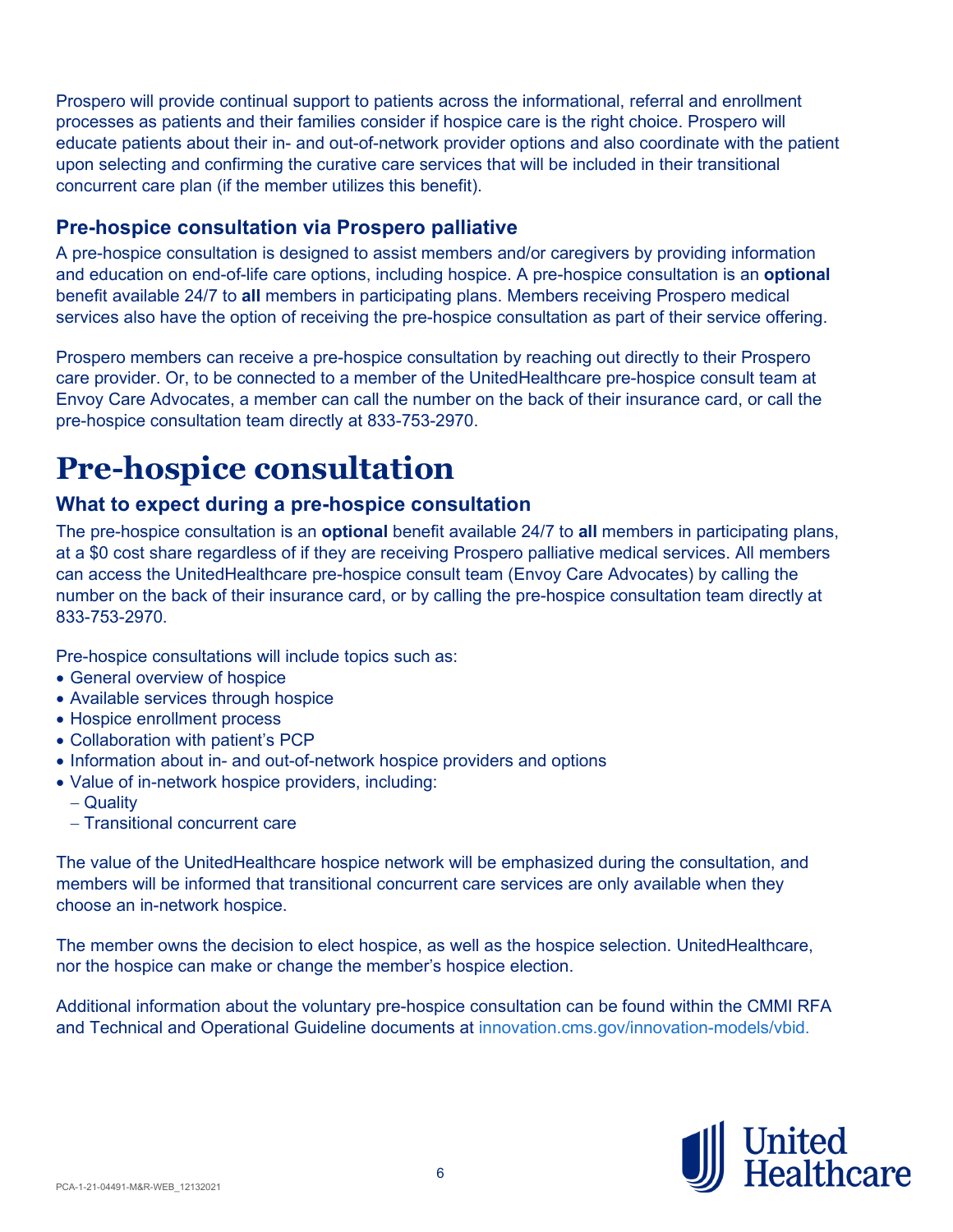# **Hospice VBID model benefits for members choosing an in-network provider**

Participating health plans must pay all eligible hospice claims for members who elect hospice at an in- or out-of-network hospice in 2022. However, members can receive additional benefits if they choose in-network hospices. Members can learn about their in- and out-of-network options during the pre-hospice consultation.

# **Hospice benefit**

All members that elect hospice will be able to receive hospice care within any of the 4 Medicaredefined hospice levels as appropriate. The member cost shares for hospice care under the VBID demonstration will be identical to the standard hospice cost shares applied today by Original Medicare. In alignment with Original Medicare, members will have the following cost shares:

- \$0 cost share for hospice care for any hospice provider regardless of UnitedHealthcare network status
- \$5 cost share for each drug provided by their hospice provider
- 5% cost share of the daily respite care rate

#### **Transitional concurrent care services**

Under the VBID model, members who select a hospice in the UnitedHealthcare network may be eligible to continue a subset of short-term curative care services after hospice election, called transitional concurrent care services. These services help members choose hospice services at the appropriate time in their care journey and allow members to continue certain treatments from other providers (i.e., community providers) for a limited time, that would not normally be covered by Medicare, while transitioning to hospice. Members may be eligible for these transitional care services during the first 30 days of hospice care.

#### **When transitional concurrent care services are appropriate**

Transitional concurrent care may be appropriate if a member is ready for hospice, but hesitant to abruptly discontinue curative services or treatments. Transitional concurrent care helps remove this barrier for a member electing hospice at a time that aligns with their wishes.

If you are unsure if transitional concurrent care services are appropriate for a UnitedHealthcare member, call **833-753-2970** for additional discussions and support.

#### **Hospice provider's role in coordinating transitional concurrent care**

In the VBID model, hospice providers help manage transitional concurrent care — just as they help manage member care plans today. Hospices do not provide transitional concurrent care, but they do work with members to create transitional concurrent care plans and manage care with non-hospice providers. In-network hospice providers will support members and their families in understanding when transitional concurrent care may be appropriate and beneficial to a member's entry to hospice.

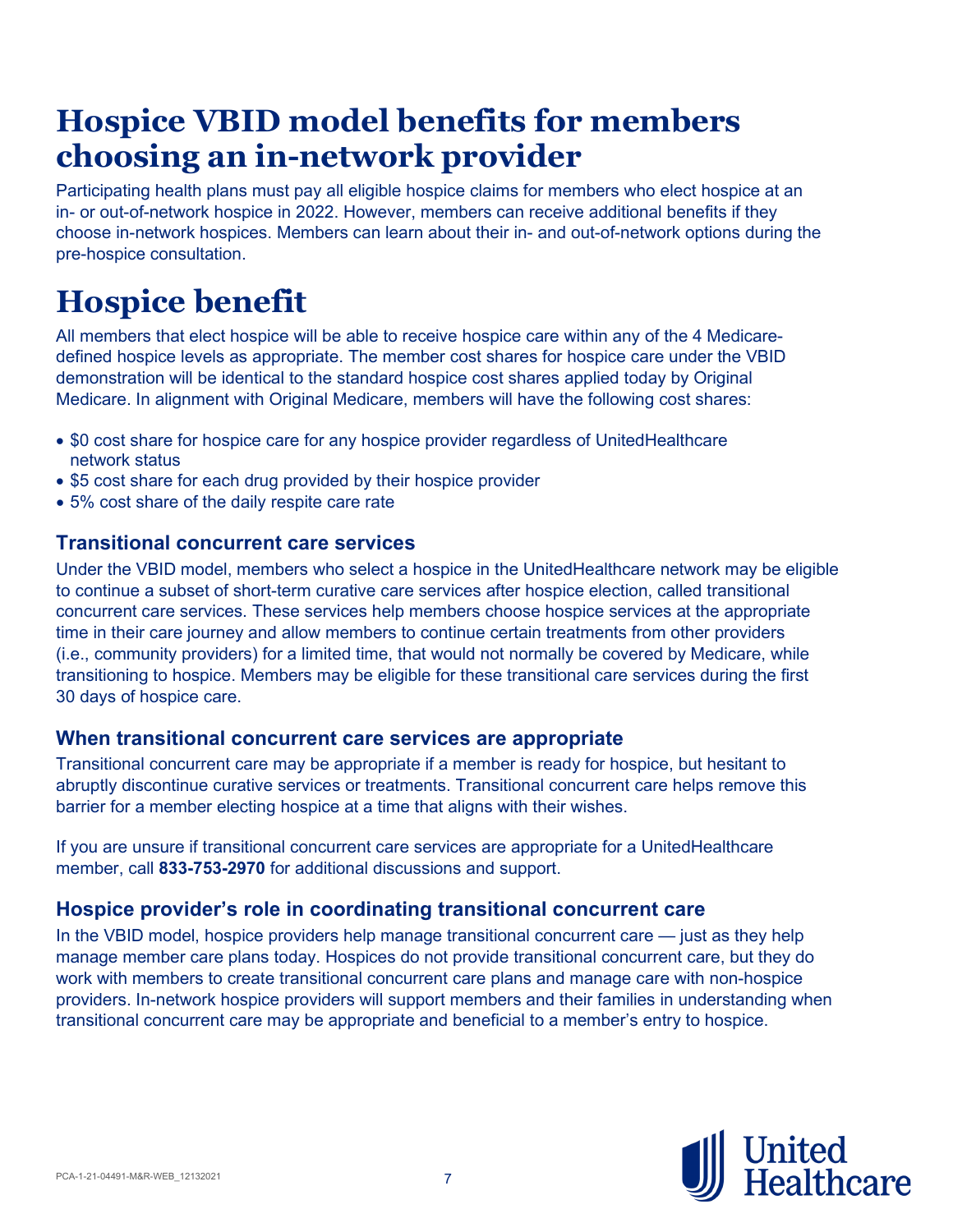Hospice health care professionals should not bill for transitional concurrent care services because those continuing services will be provided and billed by separate community providers. UnitedHealthcare will reimburse community providers directly for eligible transitional concurrent care services.

#### **Creating a transitional concurrent care plan**

Hospice providers will support the member in understanding the benefits and appropriateness of transitional concurrent care, and appropriate transitional services will be assessed on an individual basis. A transitional concurrent care plan will be established for each member who utilizes transitional concurrent care services in an in-network hospice. The transitional concurrent care plan will be established in a way that addresses the member's unique needs based on diagnosis, clinical indication and previous utilization as part of the Transitional Concurrent Care Addendum, and as a component of the patient's hospice plan of care.

The hospice provider will coordinate with the referring providers, community providers and other members of the existing care team to define a plan for the tapering of transitional care and services. Additionally, the Envoy Care Team will partner with hospices, referring providers, community providers and members to educate on what services are available during transitional concurrent care. Hospices will receive verbal approval for transitional concurrent care services from the Envoy Care Team prior to submitting the Transitional Concurrent Care Addendum to UnitedHealthcare.

These services may be included in transitional concurrent care plans as appropriate/necessary to help in reducing physical deterioration, improve quality of life and support positive patient engagement with hospice. Along with these services, the Envoy Care Team will continue to have direct contact and collaboration with the members' other providers (i.e., hospice providers, PCPs, specialists) to help ensure ongoing care collaboration and coordination.

#### **Approval of transitional concurrent care**

If the hospice provider believes that transitional concurrent care is appropriate for the member, the provider must notify the Envoy Care Team prior to the member receiving services. We recommend that the discussion with the member about transitional concurrent care services take place as part of the member's intake into hospice, and the hospice provider is to call the Envoy Care Team for real-time approval at 833-753-2970.

During the phone call, the Envoy Care Team will review the appropriateness of the requested curative services/treatments upon receiving the request for the services, and approval must be received by the hospice prior to the member initiating services.

If approval is received, the hospice provider must submit a Transitional Concurrent Care Addendum within 3 calendar days of approval and hospice admission.

#### **Transitional Concurrent Care Addendum**

UnitedHealthcare will provide a Transitional Concurrent Care Addendum document to in-network hospices for use during the demonstration. The purpose of the Transitional Concurrent Care Addendum is to help ensure all parties are notified, in writing, of those conditions, items, services and drugs that will be covered under the transitional concurrent care model by UnitedHealthcare.

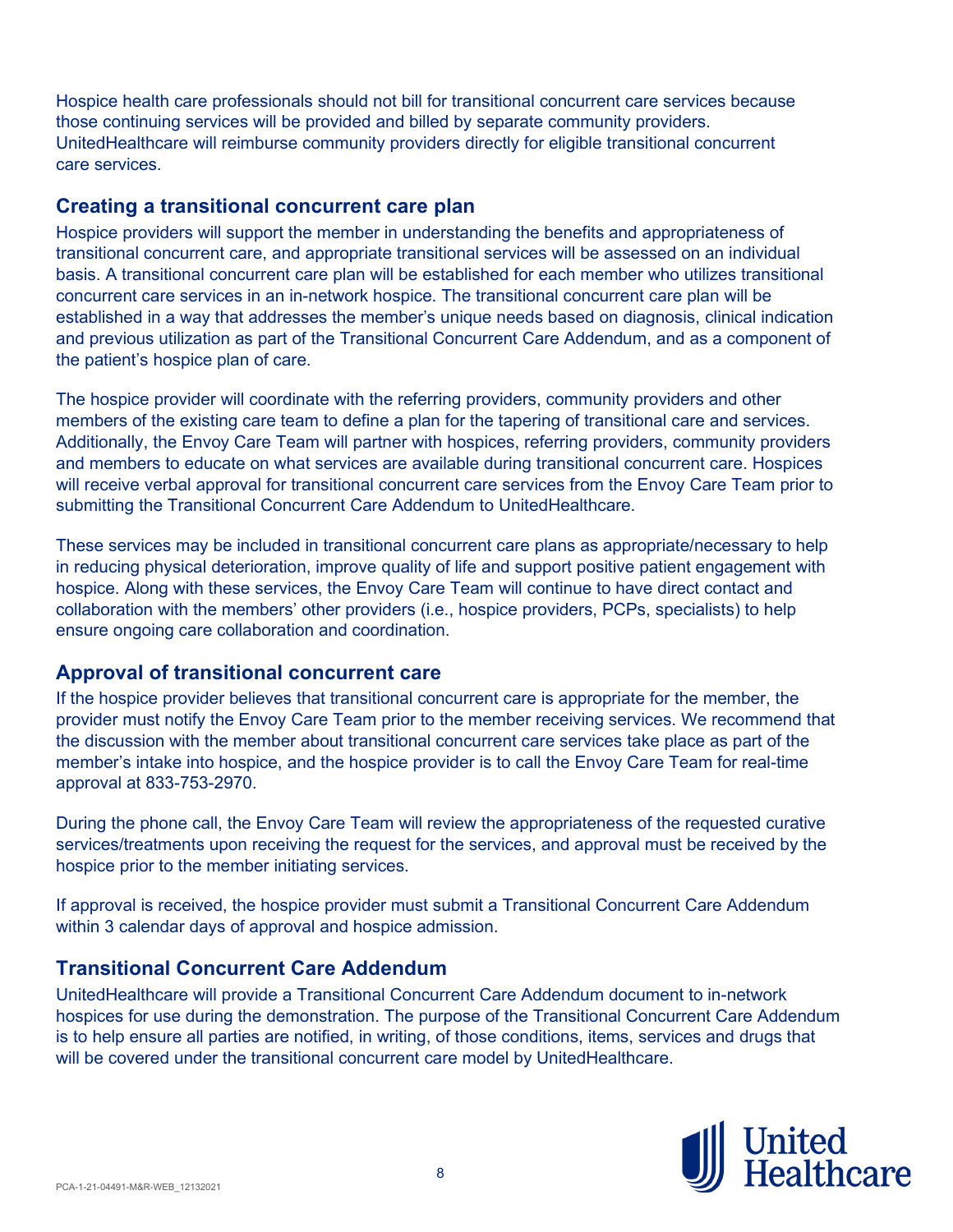The Envoy Care Team will review the signed addendum statement upon submission for reconciliation against the pre-approved plan. The hospice provider is required to submit a Transitional Concurrent Care Addendum within 3 calendar days of the authorization of coverage and hospice admission. The Transitional Concurrent Care Addendum must identify the concurrent care services that the member will receive as they transition into hospice and the date treatment will discontinue.

Under the hospice VBID model, hospice providers must submit the Transitional Concurrent Care Addendum to UnitedHealthcare. The addendum is to be submitted by secure email to tcc@envoycareadvocates.com within 3 calendar days of hospice admission date.

#### **Prior authorizations for transitional concurrent care**

Participating Medicare Advantage plans cannot require prior authorization for a member to receive hospice care. However, participating plans can require prior authorization for certain non-hospice services that a member may receive that are documented in their transitional concurrent care plan while enrolled in hospice care. Non-hospice providers should continue to follow the prior authorization requirements currently enforced on various non-hospice care services. Services that may require prior authorization would include, but may not be limited to, certain services within the following categories:

- Cancer support care
- Cardiology
- Chemotherapy
- Injectable drugs
- Ventricular assist devices
- Radiology
- Surgical procedures
- Durable medical equipment
- Transplants
- Behavioral health

Please note that prior authorization from a non-hospice provider does not automatically approve a member for hospice transitional concurrent care services. Authorization of the transitional concurrent care plan does not replace the need for the treating provider to obtain a prior authorization.

#### **Ongoing transitional concurrent care management**

The Envoy Care Team will communicate with the hospice provider to review the transitional concurrent care plan during care coordination/case conference meetings at least every 14 days while transitional concurrent care services are being utilized to help ensure all updates to the care plan are captured and tapering of services is occurring appropriately. The Envoy Care Team will also review, approve and monitor any post-admission changes to the transitional concurrent care plan within the 30-day time frame that continued curative services are allowed.

#### **Care navigation**

For members who elect hospice care as part of the VBID benefit from an in-network hospice provider, UnitedHealthcare will provide navigation support services through the Envoy Care Team to support timely and smooth transitions to hospice and support members and their families after the hospice election.

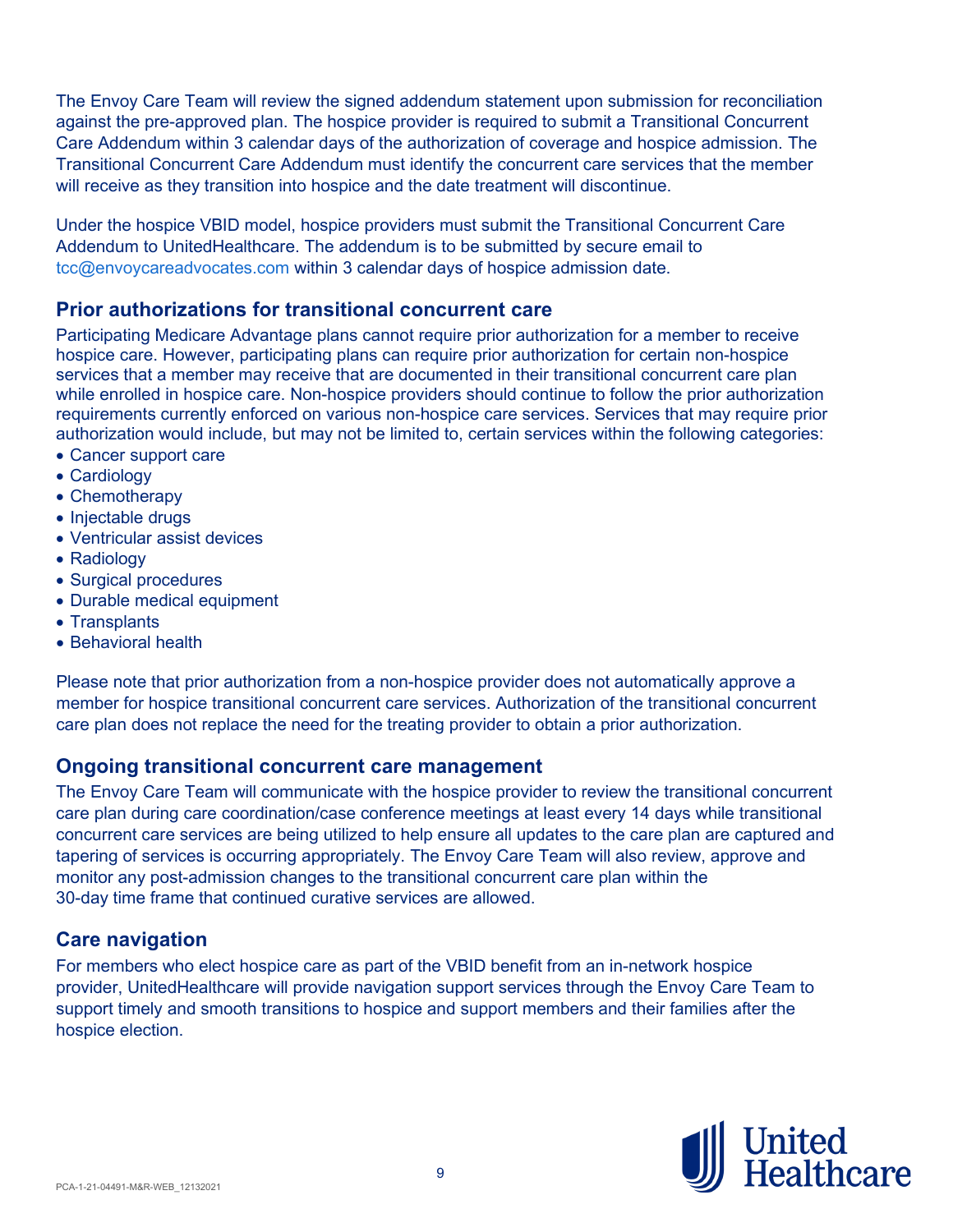The Envoy Care Team will support in-network hospices, members electing hospice and their families in the following ways:

- Coordinate with physicians to facilitate completion of necessary certifications and documentation
- Coordinate with hospice providers to minimize administrative burden and facilitate a timely and streamlined transition to hospice for members
- Support in-network hospices with coordination of transitional concurrent care services
- Address any questions or concerns members or families may have, as appropriate

The Envoy Care Team will maintain ongoing coordination with in-network hospices for the duration of the hospice election. Touchpoints with hospices include:

- An initial case conference conducted by the Envoy Care Team once the Notice of Election has been submitted and received by UnitedHealthcare
- Case conferences with hospice providers to discuss member's utilization of benefits, plan of care including use of transitional concurrent care services and any potential issues or concerns on a biweekly basis

The goal of care navigation is to support our members' care experience and needs through coordination with the hospice interdisciplinary team. Neither UnitedHealthcare nor Prospero will establish a separate care plan for members during their hospice election.

For any care navigation inquiries and support, the Envoy Care Team can be reached at 833-753-2970.

## **Notices and claims**

Under the hospice VBID model, CMS requires hospice providers to submit required notices and claims to **both the MAC and to UnitedHealthcare.** These notices include:

- 
- Notice of Election (NOE)
- Notice of Termination or Revocation (NOTR)
- Notice of Transfer

Please see submission guidance for each in the corresponding sections below.

All notices and claims should be sent to UnitedHealthcare electronically. The method of transmission should be via electronic data interchange (EDI) on the 837, directed to the UnitedHealthcare Payer ID. The Payer ID can be found on the back of the member's ID card. For Illinois, Alabama and Oklahoma plans included in the model, the Payer ID is 87726.

#### **Hospice providers are to submit both claims and notices only to the MAC if:**

- A member was actively enrolled in hospice care prior to Jan. 1, 2022
- A member "opts out" of the MAO plan or moves into a non-participating plan. Note: The original plan will cover hospice and hospice-related services through the end of the month.

#### **Hospice providers are to submit claims and notices to both the MAC and UnitedHealthcare if:**

- The current NOE became active on or after Jan. 1, 2022
- A member was actively enrolled in hospice before Jan. 1, 2022, revoked their hospice care and re-elected hospice on or after Jan. 1, 2022

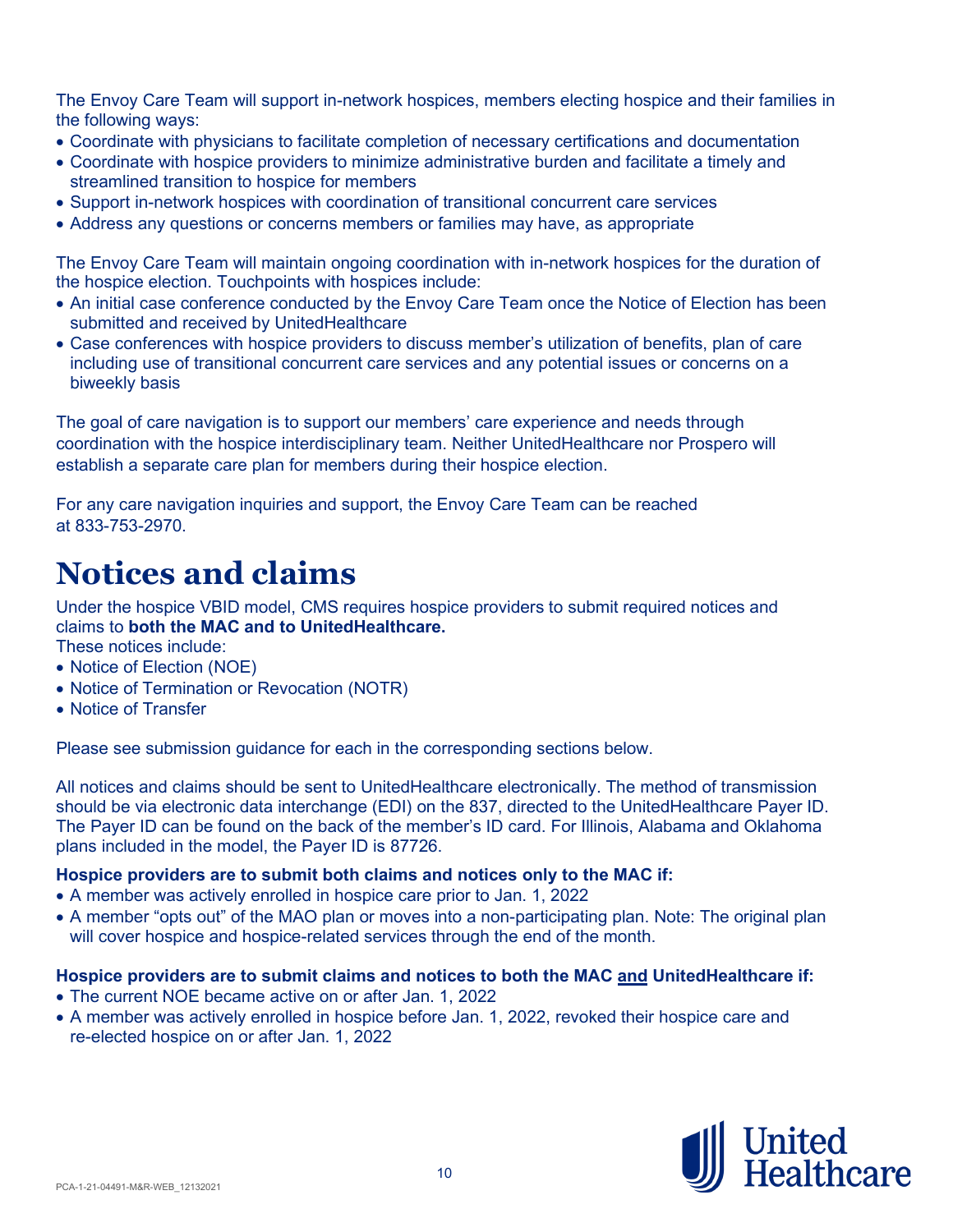Notices must be submitted to both the MAC and UnitedHealthcare within the time frames outlined below. Consistent with CMS requirements, if notices are not submitted in a timely manner, the hospice provider risks payment delays and/or reduction in payment.

### **Notice of Election**

Hospice providers must submit the Notice of Election (NOE) within 5 calendar days of hospice admission to both the MAC and UnitedHealthcare.

### **Notice of Termination or Revocation**

If a member chooses to revoke their hospice care election, the hospice provider must provide the MAC and UnitedHealthcare with a Notice of Termination or Revocation (NOTR) within 5 calendar days after the effective date of discharge or revocation.

A NOTR should **not** be used when a patient is transferred. Hospice providers must also contact the Envoy Care Team by phone to notify of discharge date and disposition within 24 hours of discharge. To do so, call 833-753-2970.

### **Notice of Transfer**

If a member chooses to transfer from one hospice agency to another, the hospice agency that the beneficiary is transferring from submits a final claim. After the transferring hospice has submitted their final claim, the admitting hospice then submits a hospice Notice of Transfer.

### **Notifying Envoy Care Team of death**

Please notify the Envoy Care Team by phone (833-753-2970) within 24 hours of member expiration.

# **Billing and claims**

## **Methodology**

Under the hospice VBID model, hospice providers will provide the services that CMS classifies as being covered in the hospice per diem payment. UnitedHealthcare will reimburse contracted health care professionals, according to CMS Standard Hospice Payment Methodology, based on the number of days and level of care provided during the member's hospice election period.

### **How to submit claims**

For members in the VBID demonstration plans (page 3) that elect hospice on or after Jan. 1, 2022, CMS requires health care professionals delivering hospice services to submit hospice care claims to both UnitedHealthcare and the MAC. Billing instructions can be found on the CMS [hospice VBID](https://innovation.cms.gov/innovation-models/vbid-hospice-benefit-billing-payment)  [information site.](https://innovation.cms.gov/innovation-models/vbid-hospice-benefit-billing-payment)

### **When to expect payment**

UnitedHealthcare is required to pay all clean claims within 30 days of receipt.

### **Where to call with questions about claims**

For any claims-related questions and/or inquiries, providers can contact the customer service number listed on the member's ID card.